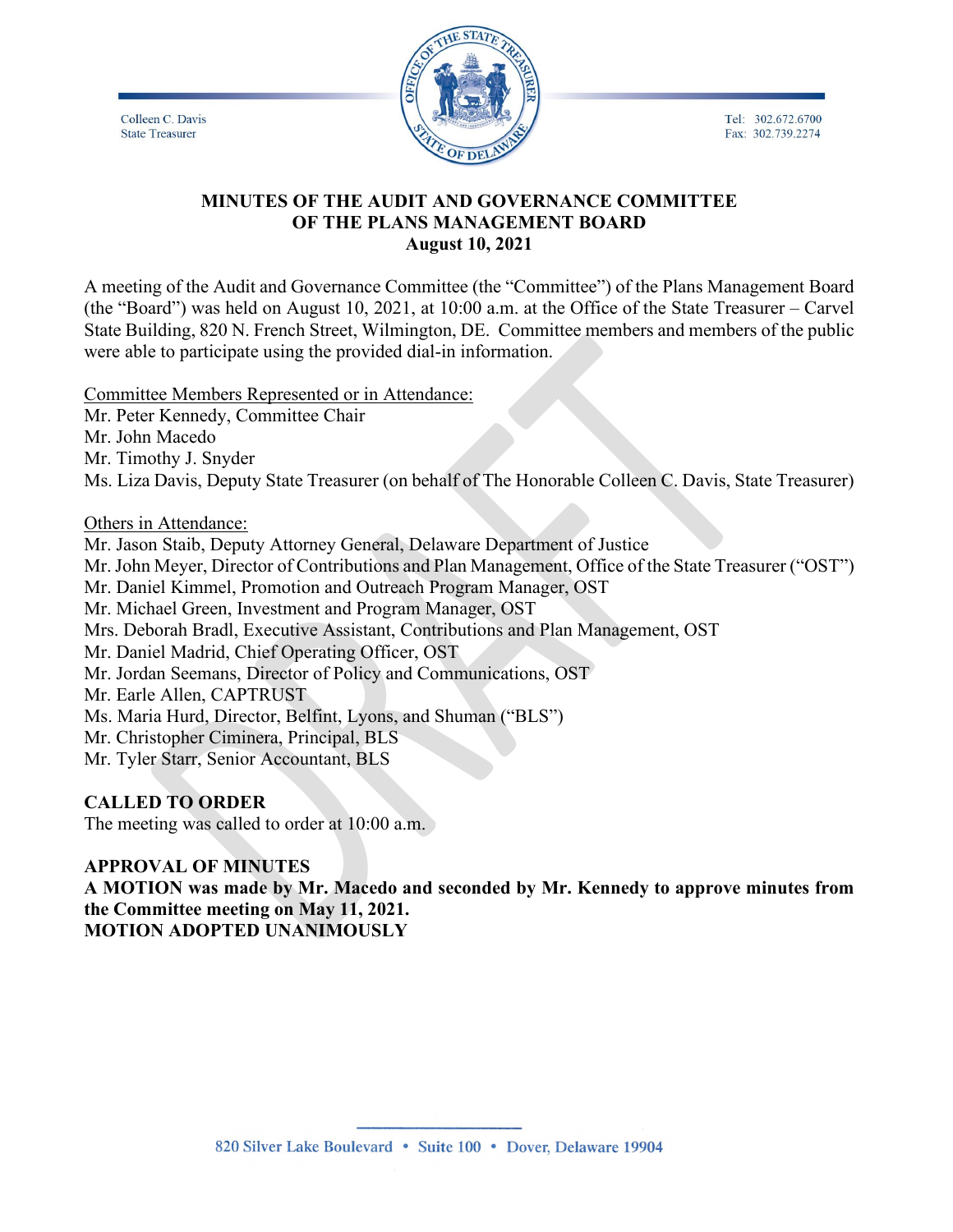## **PRESENTATIONS**

## *401(a) Match Plan Audit Report (2020)*

Mr. Ciminera presented the Committee with the 401(a) Match Plan audit report for the plan year 2020. Mr. Ciminera stated that total plan assets increased by \$2.1 million during 2020 from \$22.9 million as of December 31, 2019, to \$25.0 million as of December 31, 2020. This increase was primarily due to market appreciation in 2020. There was a decrease in the total number of accounts with balances from 9,328 as of December 31, 2019, to 8,991 as of December 31, 2020. Distributions decreased from \$1.2 million in 2019 to \$1 million in 2020. Fluctuations in distributions paid from year to year are primarily due to changes in the number of participants and beneficiaries receiving eligible distributions, as well as the size of the distributions. The average distribution amount was \$1,798.

Plan administrative expenses decreased slightly from approximately \$60,000 in 2019 to approximately \$59,000 in 2020. Fluctuations in fees are the result of different arrangements with the service providers and annual expenses for the Plan.

### *457(b) Audit Presentation (2020)*

Mr. Ciminera provided the Committee with the audit report for plan year 2020 and the financial highlights for the 457(b) Plan. He stated that in plan year 2020 there was a \$105 million increase in assets from \$736.1 million as of December 31, 2019, to \$840.7 million as of December 31,2020. Mr. Ciminera attributed the growth in assets to contributions and earnings being more than distributions during 2020. Mr. Ciminera stated that the total number of accounts with balances increased from 16,393 as of December 31, 2019, to 16,571 as of December 31, 2020. He reported that 1,581 participants took distributions from the Plan. The average distribution decreased from \$23,400 per person in 2019 to \$17,003 per person in 2020. The number of employees contributing to the plan decreased slightly from 10,665 in 2019 to 10,626 in 2020. Contribution amounts increased from \$38.3 million in 2019 to \$41.1 million in 2020. The average participant deferral rate is five percent of wages.

Mr. Ciminera stated that administrative expenses increased from approximately \$800,000 in 2019 to \$1.2 million in 2020. Mr. Ciminera attributed the increase to the reinstatement of the state administrative fee in June 2020 and noted that fluctuations generally relate to changes in the service agreements and how fees have been paid in the past compared to the current year, as well as the assets held by the Plan (as fees are asset based).

There were six audit findings. Mr. Ciminera identified audit findings regarding missing participant procedures for ten uncashed checks. The amount per check is small and OST has been working with Voya to locate participants. Mr. Ciminera noted a second finding regarding Roth deferrals withheld from Delaware Transit Corporation ("DTC") payroll that were not appropriately reported on W-3s and participant W-2s. While there is no impact to the Plan, this finding may impact reporting to the IRS for the affected participants. The third finding relates to several discrepancies in deferral withholdings. Mr. Kennedy inquired about several of the discrepancies and noted that OST and Voya identified and were able to resolve them. Mr. Kennedy recognized OST's efforts and noted that the plan's internal controls worked. The fourth finding involved the timeliness of deposits. Mr. Macedo asked if there are regulations that govern this issue. Mr. Ciminera stated there are not any that apply to state plans. Mr. Snyder stated that the Department of Labor did allow leeway due to Covid-19 as a reasonable accommodation. Ms. Hurd stated that plans should consider documenting the reason for any delay. The fifth finding concerned contributions made by three participants that were improperly coded as both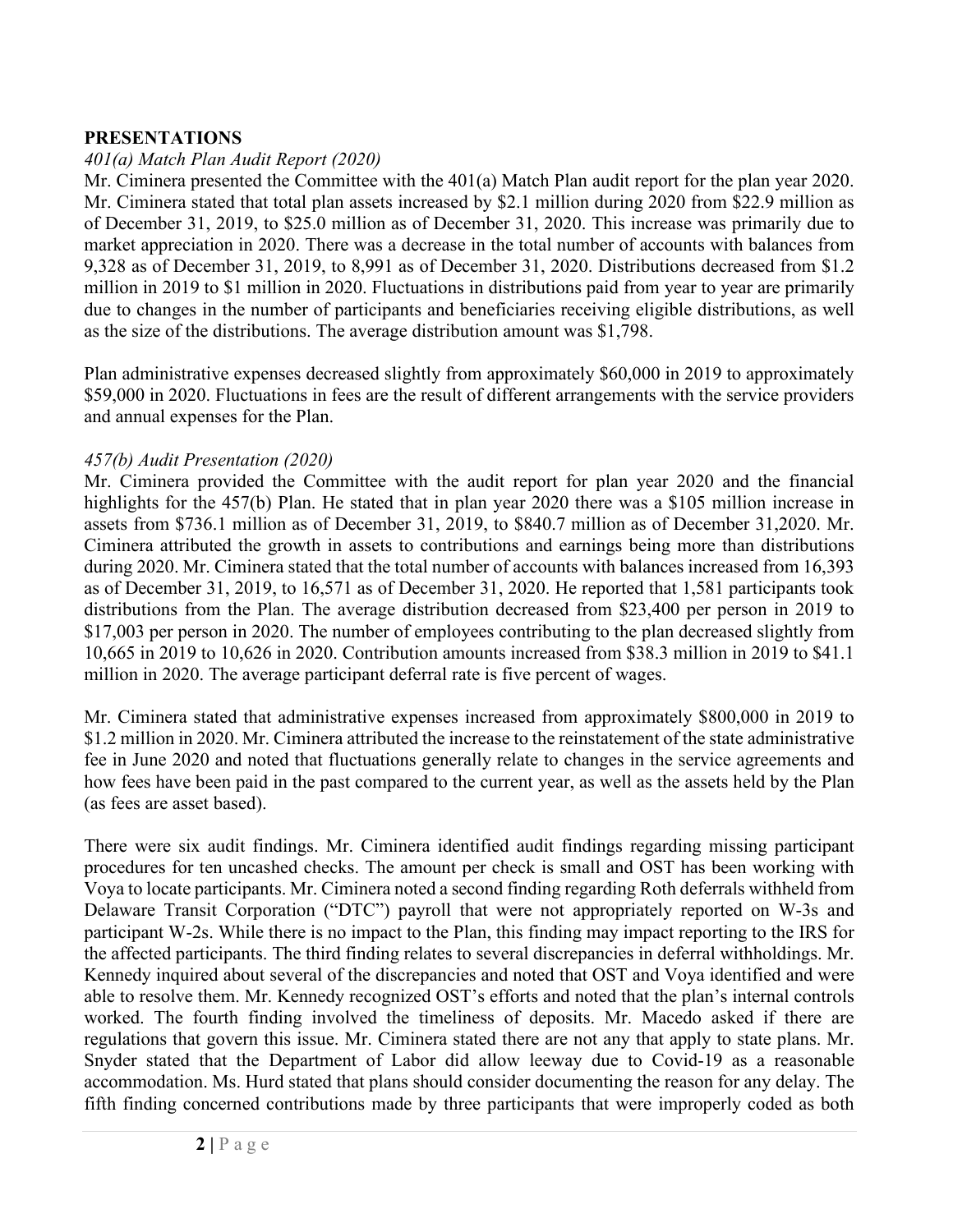regular and special catchups and was subsequently resolved by OST. The sixth finding relates to DTC 457(b) participants not having access to the special catchup form. DTC processed an election without prior review by OST. DTC will request OST approval prior to processing special elections.

## *403(b) Plan Audit Report (2020)*

Mr. Ciminera provided the Committee with the draft audit report and financial highlights for plan year 2020. Mr. Ciminera stated that total plan assets increased by \$59.3 million from \$446.4 million as of December 31, 2019, to \$505.7 million as of December 31, 2020. Mr. Ciminera stated that participant contributions increased from \$24.5 million in plan year 2019 to \$27.3 million in plan year 2020. The average deferral was \$4,121 in plan year 2020 compared to \$3,837 in plan year 2019. Mr. Ciminera stated that the total number of active accounts with balances increased from 5,755 in 2019 to 6,000 in 2020. Distributions increased slightly from approximately \$27.3 million in 2019 to approximately \$27.9 million in 2020. Fluctuations in distributions paid from year to year are primarily due to changes in the number of separated, deceased, or retired participants and beneficiaries receiving eligible distributions per year, as well as the size of their distributions.

Mr. Ciminera stated that administrative expenses increased from about \$889,475 in plan year 2019 to \$939,863 in plan year 2020. Fluctuations in these fees generally relate to changes in the service agreements and how fees have been paid in the past compared to the current year, as well as the assets held by the Plan (as fees are asset based). Mr. Ciminera noted that there were 69 coronavirus-related distributions totaling \$729,420 in plan year 2020.

There was one material weakness noted by BLS. Security Benefit reported 12 participant accounts on the 2019 report that were not reported on the 2020 report. Mr. Meyer questioned what options the State has to remediate this type of weakness. BLS stated that the problem may be due to Security Benefit's reporting software. OST will send a letter communicating the weakness to Security Benefit and report back to the Committee.

There were two audit findings. The first pertained to the missing-participant procedures. Mr. Ciminera stated the first audit finding regarding missing-participant procedures involved uncashed checks and that OST has been working with Voya to locate the participants. The second finding pertained to participant deferrals refunded by Voya. BLS reconciles participant deferrals reported on payroll to the deferrals deposited into the plan. BLS noted several participants who had contributions refunded twice by Voya. BLS recommended that OST continue to work with Voya to monitor refunds.

# *529 College Plan Audit Report (2020)*

Mr. Ciminera reported on the financial highlights of the plan and stated that 529 plan assets increased by \$44 million from \$686 million as of December 31, 2019, to \$730 million as of December 31, 2020. The Committee requested comparative financial statements for future audits and BLS agreed to make this addition in future audits. Mr. Ciminera also noted that contributions to the plan were approximately \$120.0 million, while withdrawals were approximately \$145 million. Mr. Ciminera noted that there were 5,300 participants who made withdrawals from their accounts this year.

# **DISCUSSION AND ACTION ITEMS**

# *Recommendation Regarding Plan Audits*

The Committee decided to defer recommending approval of the audit reports to the Board until the November 2021 Committee meeting, at which point all the 2020 audit reports will have been finalized.